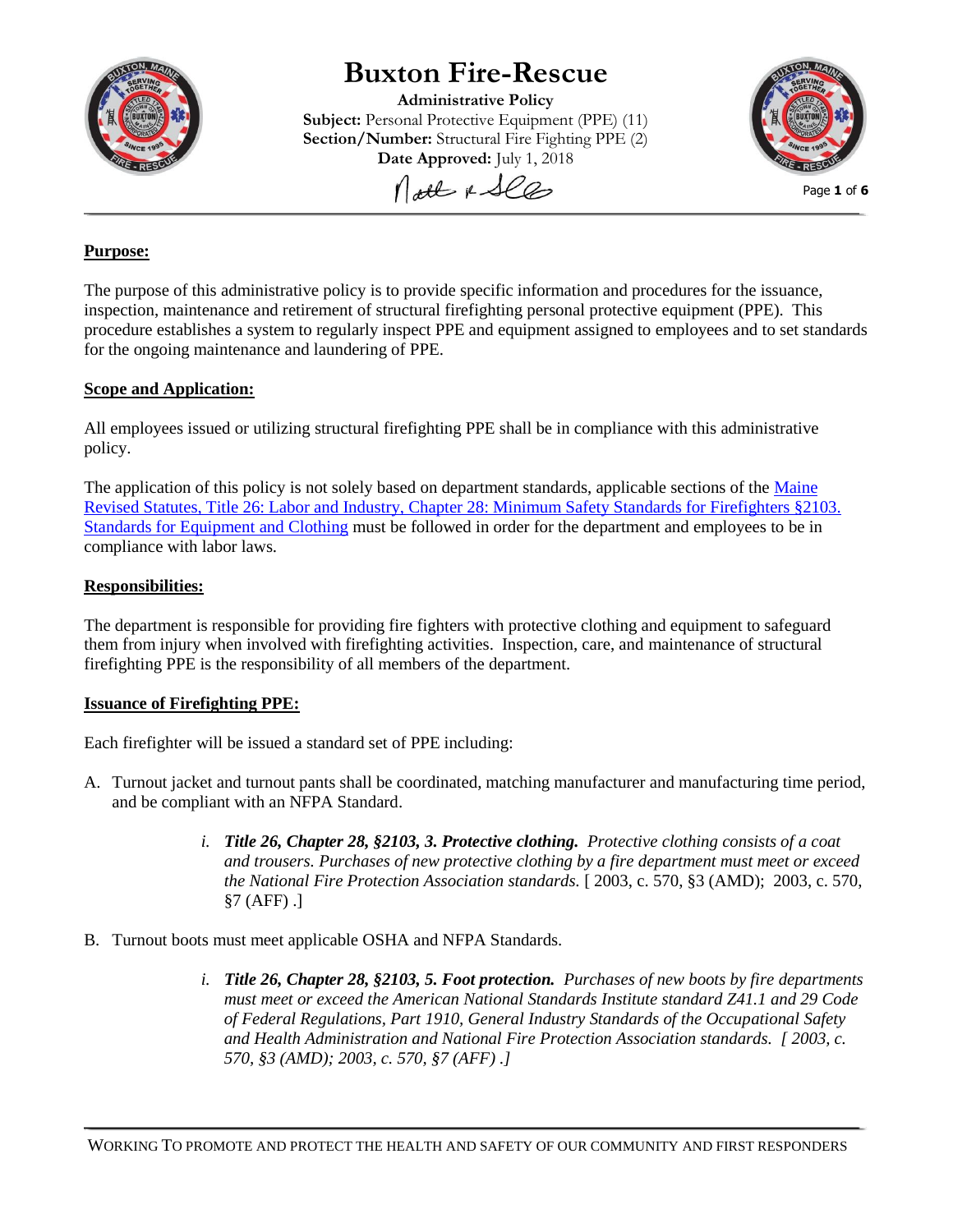- C. Firefighting helmets must meet applicable NFPA Standards.
	- a. Black helmets shall be issued to support personnel, firefighters, and Lieutenants.
	- b. Red helmets shall be issued to Captains.
	- c. White helmets shall be issued to Chief Officers.
	- d. Helmet fronts shall be issued based on rank.
	- e. Goggles or face shield attached to the helmet. Safety glasses may be used instead of helmet mounted eye protection.
		- *i. Title 26, Chapter 28, §2103, 4-A. Helmet ensemble. Purchases of new helmet ensembles by a fire department must meet or exceed National Fire Protection Association standards. [ 2003, c. 570, §3 (NEW); 2003, c. 570, §7 (AFF) .]*
- D. Structural Firefighting Gloves (NFPA approved label)
	- *a. Title 26, Chapter 28, §2103, 6. Hand protection. Hand protection consists of heat insulating gloves or mittens that are not readily flammable. Purchases of new hand protection by a fire department must meet or exceed National Fire Protection Association standards. [ 2003, c. 570, §3 (AMD); 2003, c. 570, §7 (AFF) .]*
- E. Firefighting Hood (Nomex or Carbon hood with bib with an NFPA approved label)
- F. PPE Issuance shall be documented on the [Buxton Fire-Rescue Personal Protective Equipment Issuance Form](http://buxtonfr.org/wp-content/uploads/2015/01/BFR-PPE-Issuance-Form.pdf) .
	- a. Once PPE is issued, and before use a [Buxton Fire-Rescue Personal Protective Equipment Inspection](http://buxtonfr.org/wp-content/uploads/2015/01/BFR-PPE-Issuance-Form.pdf)  [Form](http://buxtonfr.org/wp-content/uploads/2015/01/BFR-PPE-Issuance-Form.pdf) must be completed.

#### **Personally Owned/Other Department Owned Personal Protective Equipment:**

- A. If a member independently purchases, or utilizes another department's structural firefighter PPE, it must meet the requirements listed above in the "**Issuance of Firefighting PPE"** section of this policy.
	- a. Specifically, all items used must meet applicable standards including OSHA, NFPA, or ANSI.
- B. If personal or other department owned PPE is damaged, destroyed or otherwise made unacceptable for use, Buxton Fire-Rescue will replace the item as long as the use was previously approved and documented on the AP.11.3 – [Personal Protective Equipment Memorandum of Understanding.](file:///C:/Users/Chief%20Schools/Desktop/SOG%20in%20Progress/AP.11.3%20-%20Turnout%20Gear%20MOU%202018.pdf)
- C. Personal or other department owned PPE shall be inspected on the same schedule that department issued gear is inspected.
	- a. Buxton Fire-Rescue will complete an inspection of the gear on a regular inspection schedule(s).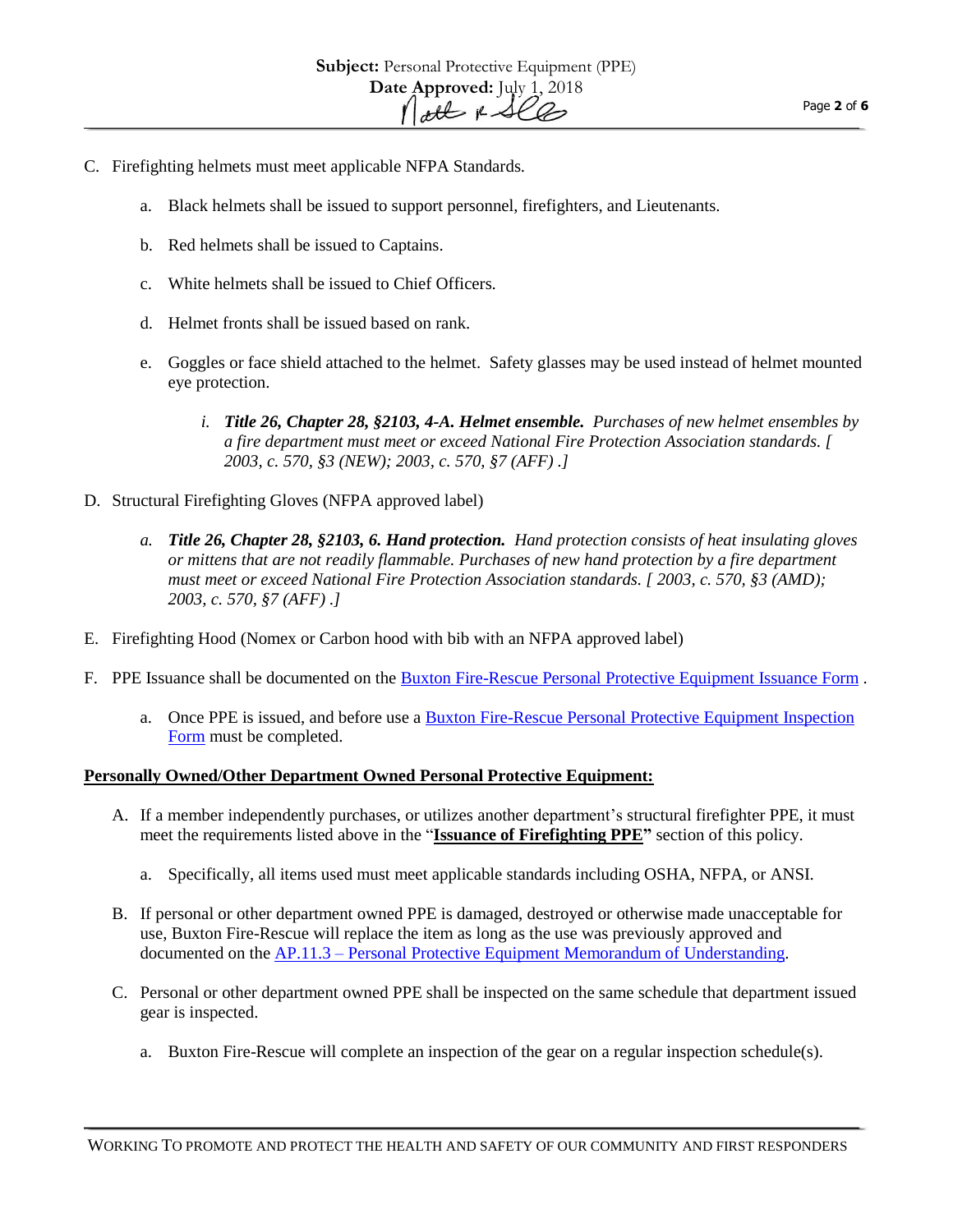- D. Personal or another department owned PPE shall be retired similarly to department issued PPE.
- E. Members can use structural fire PPE from other departments while working for Buxton Fire-Rescue.
	- a. If a member uses another department's gear while working/responding for Buxton Fire-Rescue, the Chief from the department whose gear the member is using shall sign AP.11.3 – Personal [Protective](AP.11.3%20-%20Turnout%20Gear%20MOU%202018.pdf)  [Equipment Memorandum of Understanding](AP.11.3%20-%20Turnout%20Gear%20MOU%202018.pdf) allowing the gear to be used.

## **Use of Personal Protective Equipment (PPE):**

- A. All issued PPE remains the property of Buxton Fire-Rescue.
- B. All approved structural fire PPE shall be used when fighting fire or responding to any incident requiring structure fire PPE. The use of PPE is outlined in AP.11.1 – [Hazard Assessment for Personal Protective](http://buxtonfr.org/wp-content/uploads/2017/06/AP.11.1-Hazard-Assessment-for-Personal-Protective-Equipment-2017-Signed-Scan.pdf)  [Equipment](http://buxtonfr.org/wp-content/uploads/2017/06/AP.11.1-Hazard-Assessment-for-Personal-Protective-Equipment-2017-Signed-Scan.pdf) .
- C. All PPE shall be returned to Buxton Fire-Rescue within ten days of termination/separation from the department.
- D. PPE is to be used only for service related to Buxton Fire-Rescue.
	- a. Any other use must be approved by the Fire-Rescue Chief. Please refer to  $AP.11.3 Personal$ [Protective Equipment Memorandum of Understanding](file:///C:/Users/Chief%20Schools/Desktop/SOG%20in%20Progress/AP.11.3%20-%20Turnout%20Gear%20MOU%202018.pdf) for authorization to use PPE while responding/working for another department.
	- b. All staff shall be financially liable for any damage done to PPE that did not occur during authorized use. This may be due to unauthorized use, due to improper care or storage, or any other situation where the turnout gear is not maintained, and the gear becomes not acceptable for use.
- E. No alterations or customizing shall be done without prior approval of the Fire-Rescue Chief.

## **PPE Inspections:**

- A. Individual members shall conduct a routine inspection of their PPE after each use.
- B. The Chief or designee shall inspect PPE at least once per calendar year, or more frequently depending on use. In addition, any time a member notices a deficiency, immediate action to correct the deficiency is required.
- C. PPE shall be inspected and documented during the gear issuance process.
- D. PPE Inspection will be documented using the [Buxton Fire-Rescue Personal Protective Equipment](http://buxtonfr.org/wp-content/uploads/2013/10/BFR-PPE-Inspection.pdf)  [Inspection Form](http://buxtonfr.org/wp-content/uploads/2013/10/BFR-PPE-Inspection.pdf) .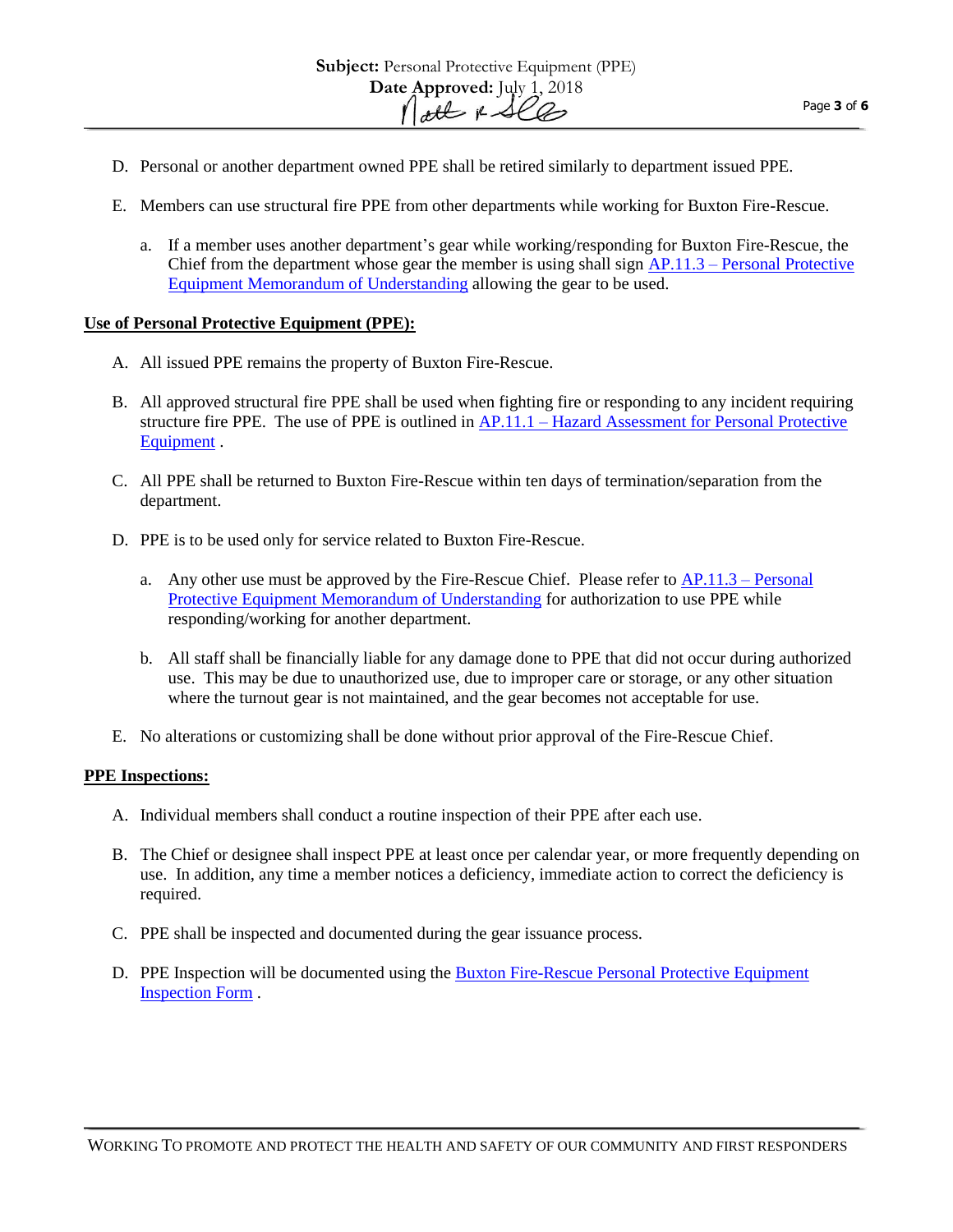#### **PPE Cleaning & Drying:**

- A. Turnout gear (PPE) will be laundered twice per year by department staff. The first round of gear washing will take place in March and the second round in September.
- B. PPE will be laundered after contamination.
	- a. Contamination happens after a firefighter uses PPE at an incident and it is covered with soot, unburned products of combustion, or any other combination of.
	- b. The first step in decontamination will happen at the emergency scene as identified in bullet # 3 of the [IAFC VCOS Best Practices for Preventing Firefighter Cancer:](https://www.nvfc.org/wp-content/uploads/2017/12/Preventing-Cancer-poster.pdf)
		- i. "Following exit from the IDLH, and while still on air, you should begin immediate gross decon of PPE using soap, water and a brush (as weather conditions allow)" (IAFC VCOS).
		- ii. If soap and water are not available a charged hose line should be used with water to rinse contaminates off of PPE, SCBA, and equipment.
		- iii. If possible, PPE should not be worn in vehicles back to the station. It should be stored in an outside compartment or in the bed of a truck and brought back to the station for proper laundering.
- C. It is the firefighter's responsibility to drop off his/her turnout gear (coat, pant, gloves, hood(s)) to be laundered. When doing so the following steps shall be taken:
	- a. Wear nitrile or equivalent gloves while handling soiled gear. In instances where the gear is completely covered the use additional gear may be warranted including a tyvex shirt.
	- b. Separate both the coat liner and pant liner from their outer shell.
	- c. Ensure that the liner is turned inside out to be washed.
	- d. Ensure the coat is zippered shut and all Velcro closures are properly secured.
	- e. Place all gear in a clear plastic bag and label with last name on provided tape, with marker.
- D. PPE (Coat, pant, gloves, and hood) will be washed utilizing the gear washer at Bar Mills Station. The washer is equipped with an automatic soap proportioner, follow directions on gear washer for correct detergent settings.
- E. Gear will be dried using the PPE dryer beside the washer at Bar Mills Station.
- F. Once the gear has been completely washed and dried the firefighter shall pick up the gear at the station and put the gear back together.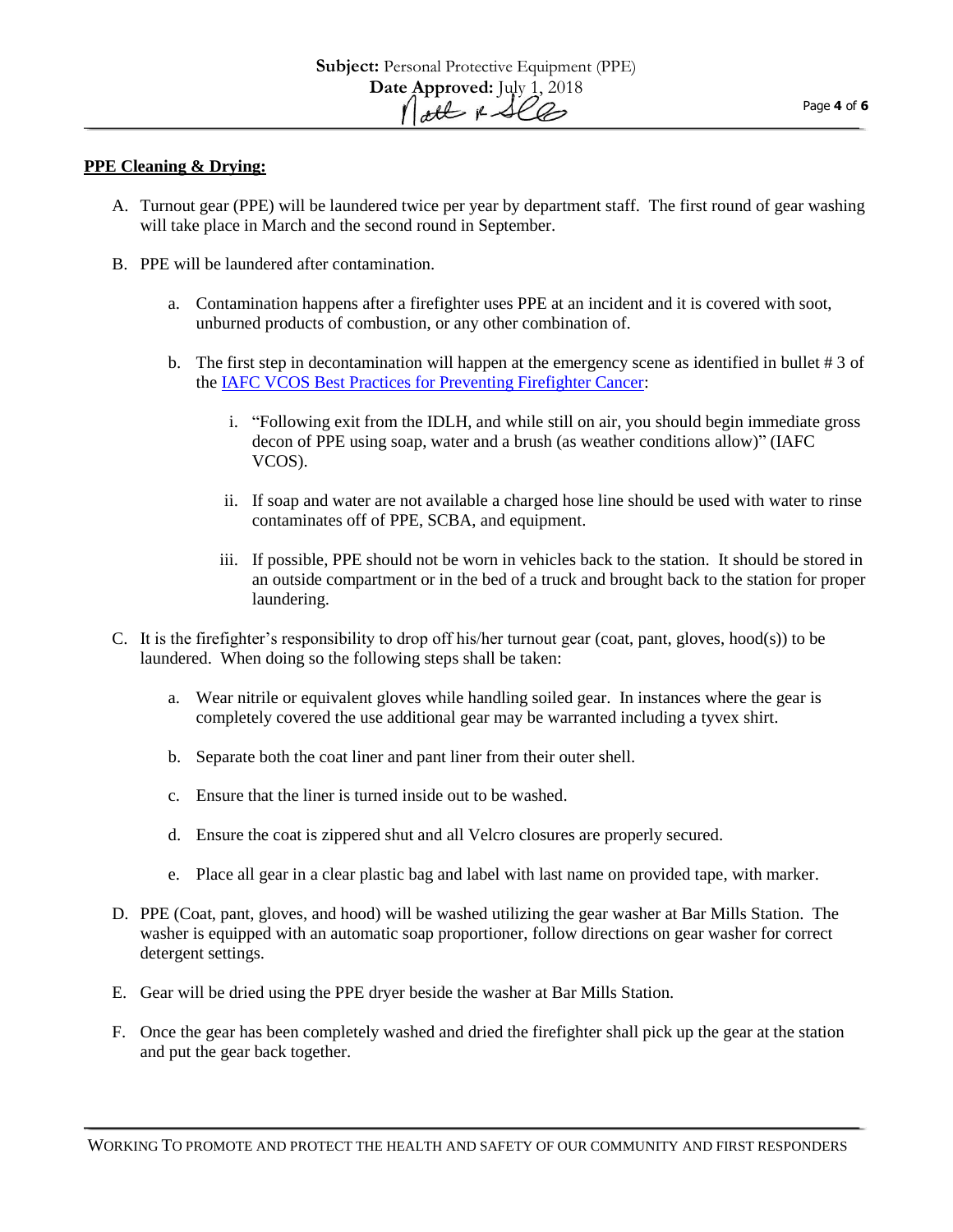H. All washing/drying shall be documented in the gear washing log located on the gear washer. Once the gear washing log has been completed it shall be turned into the Chief's Office.

# **PPE Repairs:**

If during inspection or during a washing cycle, gear is found to be damaged it shall be reported to the Training Deputy. Spare PPE is available and shall be used by personnel who need to have their gear sent for repairs.

All PPE will be repaired by the manufacturer or designee.

## **PPE Storage:**

- A. All components shall be clean and dry before being stored out of direct sunlight.
- B. When transporting components, PPE shall be placed in a bag or protective case.
- C. PPE should be kept out of very high or very low temperatures and stored away from contaminants.
- D. Where possible, pants and coats shall be stored by hanging not folding.
- E. It is the responsibility of the employee to ensure gear is kept in acceptable conditions at all times.

## **Retirement of PPE:**

- A. Any turnout gear (pant or coat) more than 10 years old and having been routinely used shall be retired to nonstructural use.
	- a. Non-structural gear may be used by junior or probationary firefighters and driver operators.
	- b. The gear shall be marked on the inside label with "Exterior Only" to ensure it is not issued to a structural firefighter.
- B. Any item that has been worn or damaged so that repairs are not cost-effective shall be retired. These shall not be reused.
- C. Any item that has been contaminated so that decontamination is not possible, or cost effective shall be retired. These shall not be reused.
- D. Any item that has been contaminated by chemicals, biological agents or radiological particulates shall be retired. These shall not be reused.
- E. Any item no longer of use to the organization for emergency operations but are not contaminated, defective or damaged shall be retired. These may be used for spare PPE or used for non-interior firefighters.